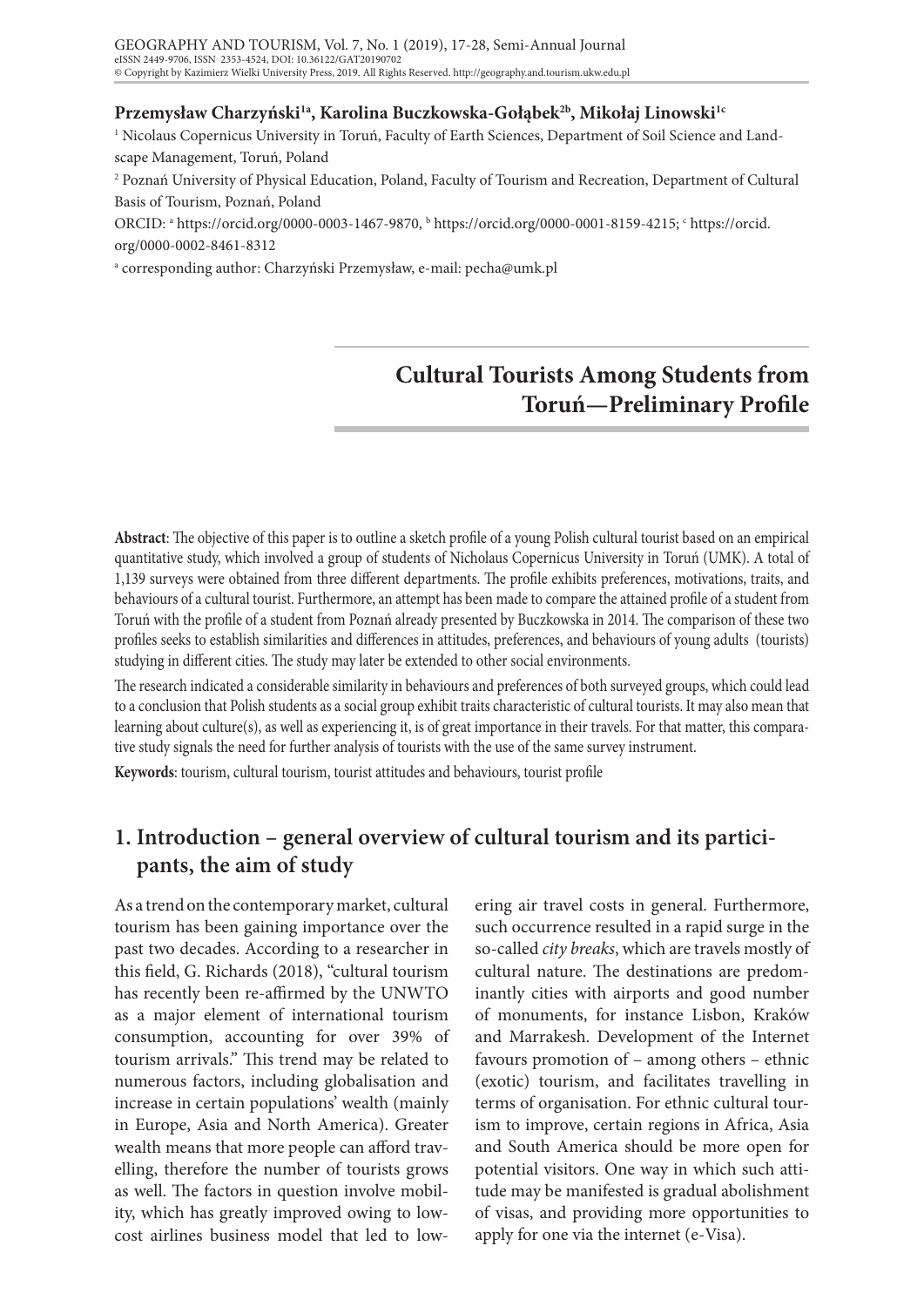It emerges that cultural travels – not only those to exotic destinations – are of considerable importance for an individual's personal development. They serve as a tool for discovering various aspects of other people's lives, as well as products of both their high and everyday culture. Such a clash of cultures allows the participating individuals confront the aspects of otherness and observe a different life environment. It shapes tourist's personality, teaches them respect and understanding for other points of view. Moreover, experiencing other cultures etches into one's mind a sense of tolerance towards differences of any kind, be they cultural, religious, or traditional. Such knowledge allows individuals to distance themselves from daily problems, and assume different perspectives to properly assess and confront the issues (Kruczek, 2011). Additionally, it lets them broaden their knowledge and gain experience with regard to both travelling and cultural studies.

A cultural tourist is by definition a strongly motivated person who is culturally prepared to set out on frequent journeys, and has every intention of exploring and interacting with the culture of different places he or she visits in both active and multisensory manner, thus pursuing personal development and adopting a new lifestyle in the process (Buczkowska, 2014). This description was drawn up on the basis of comprehensive empirical studies and literature research. The needs, motivations and behaviours of a cultural tourist are quite diverse, hence the necessity for researchers and tour operators to conduct profile analyses time and again. On the same note, Polish cultural tourists are a group of concern to a large extent, since they have yet to be studied more thoroughly. The only comprehensive study in this matter was carried out by Buczkowska (2014) in Poznań in 2010, and Niemczyk (2012) in Kraków within a similar time-frame. Fortunately, there are increasingly more studies that focus on selected groups of individuals that take up specific forms of cultural tourism. For instance, Stasiak (2009) conducted research on Polish film tourists, Bebenow (2015) studied railway tourists, Podgórski et al. (2016) researched pilgrimage tourists, Charzyński and Podgórski (2017) looked into the case of enoand birotourists, and Rogowski et al. (2018) performed study on birotourists.

Cultural tourists are people of various age. As Richards and van der Ark (2013) claim: "cultural tourists may develop a cultural 'travel career,' as younger visitors tend to consume more contemporary art, creativity and modern architecture, whereas older visitors are more prevalent at more traditional monuments and museums."

The authors of this text put the main focus on the former group of cultural tourists, i.e. young people. The objective of this paper is to outline a sketch profile of a young Polish cultural tourist based on empirical quantitative study, which involved a group of students from Nicolaus Copernicus University in Toruń. The profile includes preferences, motivations, traits, and behaviours of a cultural tourist. Looking further ahead, in order to make this profile representative of all academic communities of Toruń, it is essential to extend the study to other Nicolaus Copernicus University faculties, as well as other universities in the city. Collected data were confronted with the profile presented by Buczkowska in 2014, which pertains to students from Poznań. The profile was developed based on research conducted at 24 universities with a sample group of 2,500 respondents. To sum up, a typical cultural tourist from Poznań is a female (data indicate prevalence of women) student of humanities, arts, or tourism and recreation, who exhibits "permanent" cultural tourism traits. So far she has visited a few countries, comes from a town of a population of more than ten thousand people, and the expense of her education is covered by her parents and with the money she makes herself. She is highly interested in the culture of places she visits. She is inclined to opt for active travels paired with sightseeing or leisure, which she carefully plans beforehand (unless she is an artist, in which case she often leaves her decisions to chance) and usually personally organizes. She is especially fond of travelling around Poland with her close ones. While preparing for her journeys, she usually uses the internet, talks with other tourists and reaches for guidebooks. During travel she tends to stay in small hotels and guest houses (if she is an artist, she is more likely to choose hostels and other people's houses), and eats local dishes at local venues. As for souvenirs, she buys gifts and admission tickets, and brings them home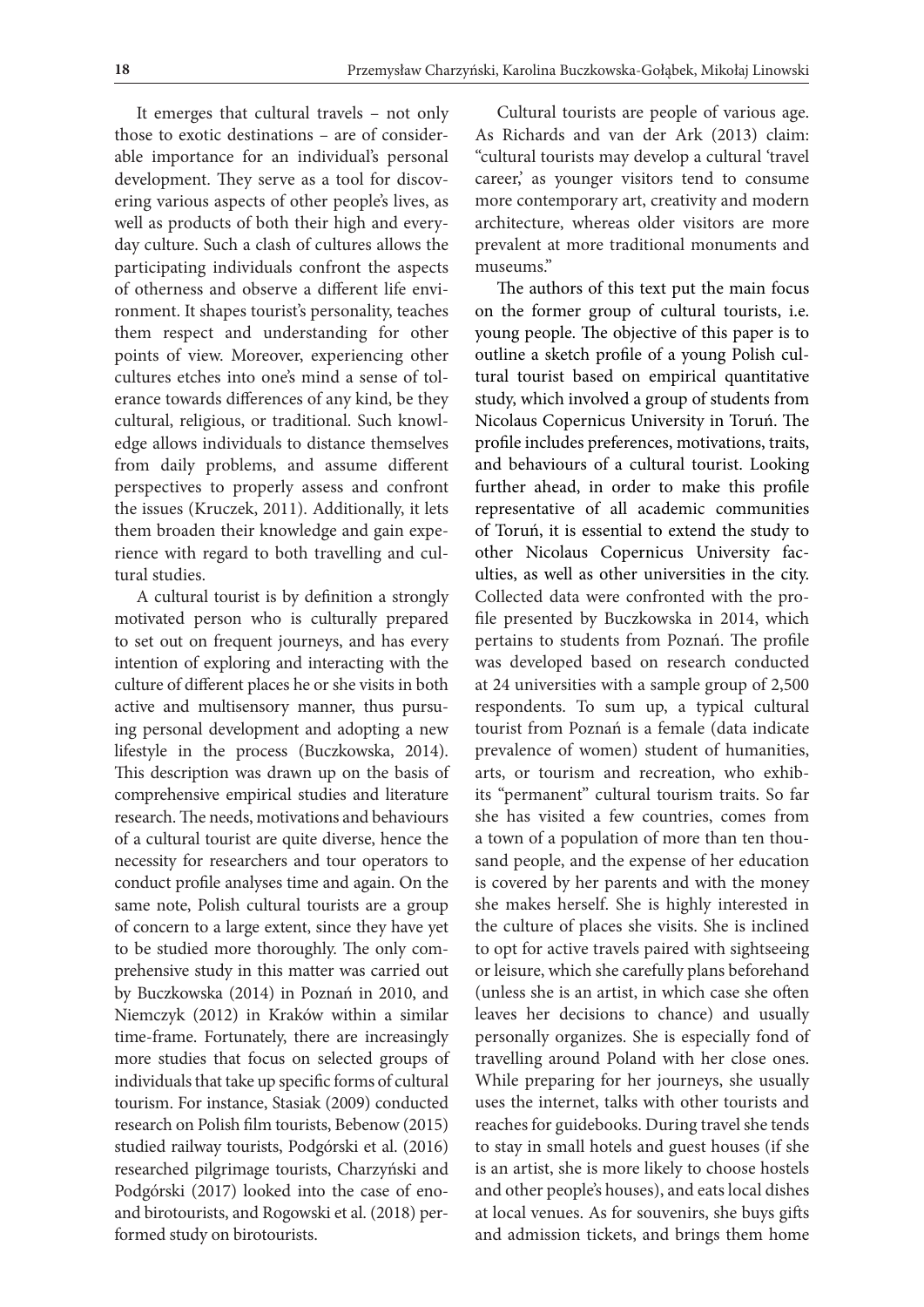along with photos, handicrafts, and leaflets. Her interest is piqued by monuments and people. She is also curious about the lifestyle of the encountered local people, their traditions, and cuisine. Additionally, if she is a student of art or tourism, she is keen on participating in student exchange programmes (Buczkowska, 2014).

### **2. Research Methods**

There is a number of methods and techniques used to study cultural tourists. They fall within the scope of either quantitative (especially survey research methods) or qualitative research (interviews, observation). Buczkowska (2014) prepared her own questionnaire in 2010 which has been tried and tested among academic communities of Poznań. That being the case, it was used for the purposes of this study in a slightly modified and abridged version.

The survey was conducted among Polish students of three selected faculties of Nicolaus Copernicus University in Toruń: Faculty of Earth Sciences, Faculty of Biology and Environmental Protection, and Faculty of Education in the academic year 2016/2017. These three faculties were chosen deliberately for the reason of logistics (i.a. the students were easily accessible). Then again, the sampling of students was random. The research involved students of the following fields<sup>1</sup>:

- − Faculty of Earth Sciences: Geography, Urban Studies, Tourism and Recreation, Territorial Planning, Environmental Geoinformation; during the study period, the number of students amounted to 572, and 392 of them took part in the survey, which stands for 68.5% of all students of said Faculty;
- − Faculty of Biology and Environmental Protection: Biotechnology, Biology, Environmental protection, Forensic Biology; during the study period, the number of students amounted to 510, and 278 of them participated in the survey, which comprises 54.5% of all students of said Faculty;
- − Faculty of Education Sciences: Education, Special Education, Social Work, Media Edu-

The purpose of the analysis performed in this paper is to examine similarities and differences in attitudes, preferences, and behaviours of young adults studying various majors in different cities. The results can be potentially used in research extended to cover to other social environments.

cation; during the study period, the number of students amounted to 1,348, a 469 of them took part in the survey, which stands for 34.8% of all students of said Faculty.

No separate analysis was performed to assess the results against gender.

A total of 1,139 questionnaires were obtained from the students, which translates into a half of the students of the aforementioned faculties.

Survey questions were ordered in a topdown manner. The first part pertained to general travel preferences (types and frequency of travelling, organisers and companions during the journey, destinations). Further questions revolved around means of travel, preparations, food, expenses, and souvenirs (the addressed issues are essential to cultural tourism). Finally, the last part involved respondents' interests in the field of cultural studies specifically: the degree of interest in the culture of places visited, cultural aspects of said places, and the awareness (or the lack of such) of being a cultural tourist.

Questions in the survey featured answers indicating desirable and undesirable behaviours and preferences of cultural tourists. The profile of young Polish cultural tourists studying in Toruń was based on how frequently certain answers were picked (as had been the case earlier in Poznań). The nine paramount questions found in one of Buczkowska's (2014) surveys are listed below along with an appropriate explanatory comment. The most typical and desirable answers addressing behaviours and preferences are written in italics.

<sup>1</sup> Information regarding the number of students of particular faculties was collected from their respective deanships.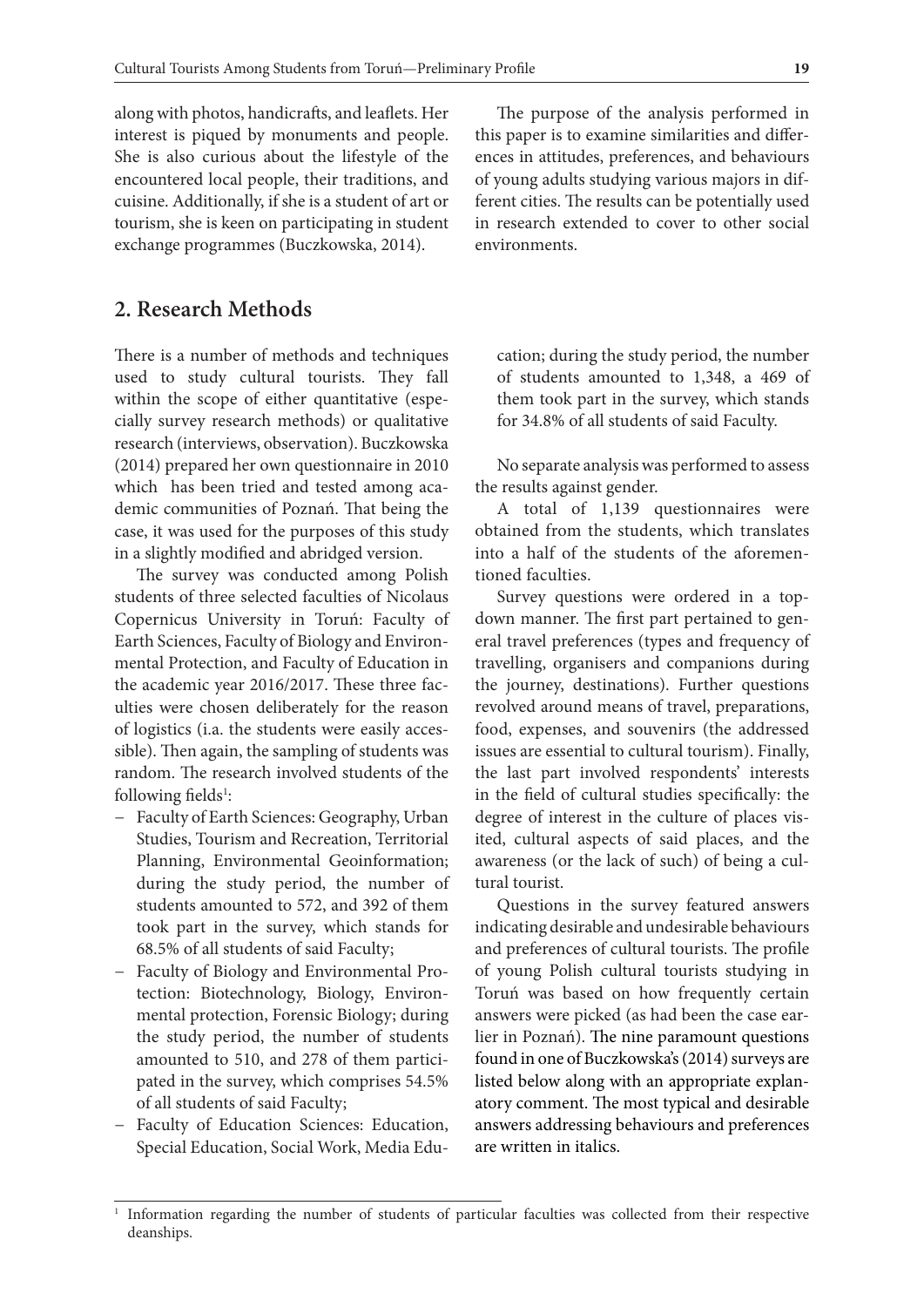Question: What is your main purpose of travelling?

- − *Active sightseeing and learning about visited places*;
- − *Sightseeing always combined with leisure*;
- − Leisure activities sometimes combined with sightseeing;
- − Active leisure activities (e.g. sports);
- − Passive leisure activities (e.g. beach vacation);

Question: How do you choose your travel destinations?

- − *There are a few places I want to visit in the coming years, so I'm implementing my plan step by step;*
- − *I choose new places with care*;
- − *I visit recommended places only* [gaining experience and learning about new cultures was taken into account];
- − I choose them arbitrarily.

Question: Where do you get your information from when preparing to travel?

- − *I read about the chosen destination on the Internet*;
- − *I read a guidebook*;
- − *I study maps*;
- − *I read articles in travel magazines*;
- − I read articles in daily newspapers or glossy magazines;
- − *I talk to people who have already visited said place*;
- − I don't look up anything at all;
- − Other: e.g. *I watch travel programmes on TV.*

Question: Where do you tend to spend the night in your travels?

- − In large hotel complexes;
- − *In small hotels, guest houses, or rural guest houses*;
- − *In hostels or youth hostels*;
- − *At my friend's or family's house, or by virtue of couch-surfing*;
- − *Under tents* [international and local camping were taken into consideration];
- − Other: e.g. *at historical sites*.

Question: Where and what do you eat most frequently when travelling?

- − Meals bought at fast-food restaurants of the world's known brands;
- − *Regional dishes served at local venues*;
- − *Regional dishes served in fancy restaurants*;
- − *Regional dishes served at the place of accommodation (hotel, guest house)*;
- − Polish (domestic voyages) or European (outbound trips) dishes in general, served at local venues;
- − Polish (domestic voyages) or European (outbound trips) dishes in general, served at the place of accommodation (hotel, guest house);
- − *I cook my own meals* [the opportunity to cook local dishes was taken into consideration];
- − Other: *meals served by a host family*.

Question: What do you spend your money on during the journey (excluding accommodation, food, and travel expenses)?

- − *Admission tickets to tourist facilities*;
- − *Admission tickets to cultural events (theatrical plays, exhibitions)*;
- − Parties in clubs, pubs, and discotheques;
- − *Souvenirs for myself related to the visited place*;
- − *Gifts for my family and friends*;
- − Shopping (clothes, shoes, cosmetics, etc.);
- − Other things (provide examples): …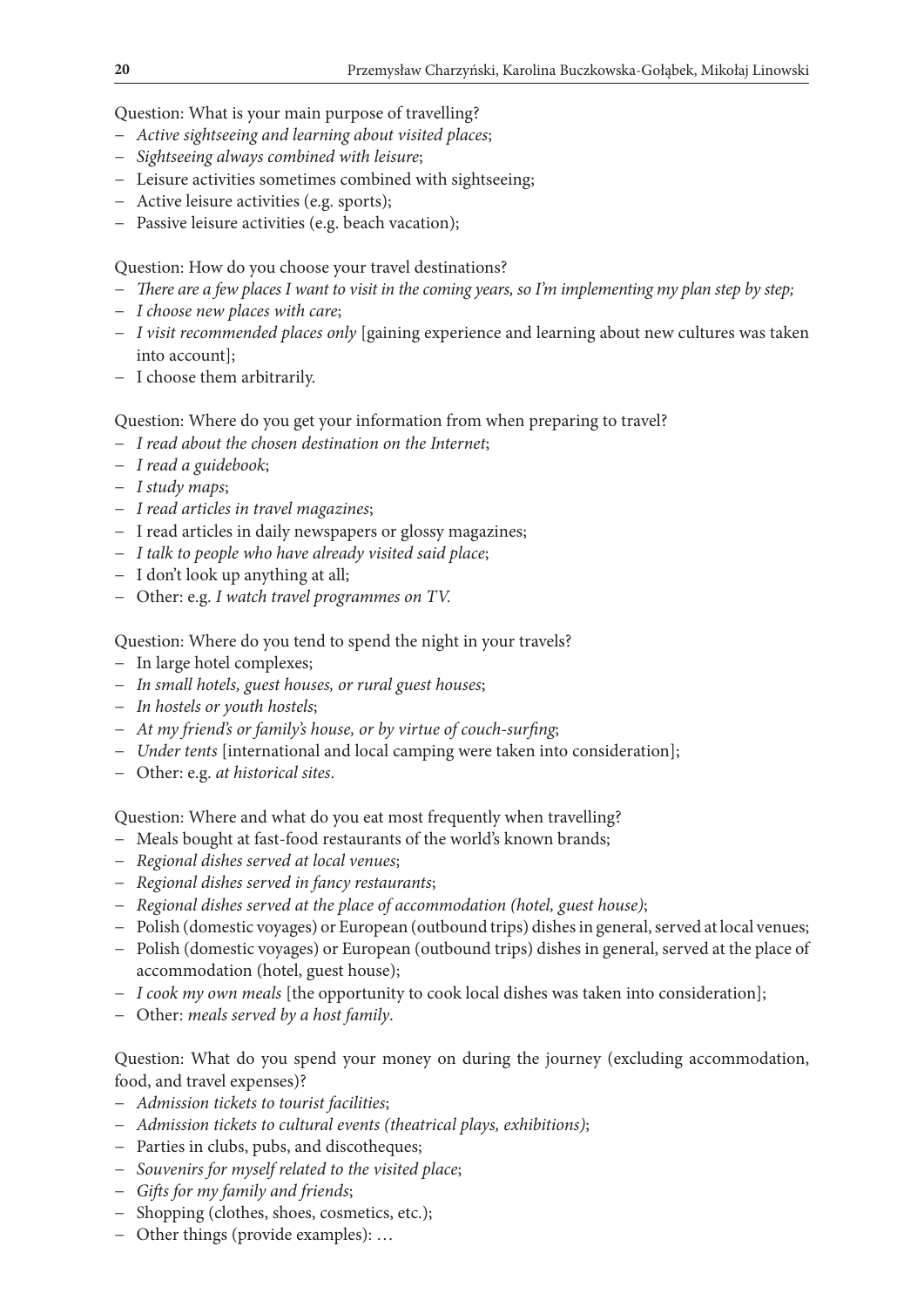Question: What souvenirs do you bring home?

- − *Admission tickets from visited facilities*;
- − *Photos*;
- − *Leaflets, flyers, and maps collected at places visited*;
- − *Books, catalogues, and albums bought at places visited*;
- Mass-produced local objects and goods;
- − *Local handicrafts*;
- − *Postcards*;
- − Shells, stones, and other gifts of nature collected on my own;
- − Other: *local food products* (olive oil, alcohol, sweets, etc.);
- − I don't bring any souvenirs.

Question: How important is the culture of places visited to you?

- − *Considerably*;
- − *Moderately*;
- − Marginally;
- − Unimportant.

#### Question: Which aspects of culture interest you in the place visited?

- − *Monuments*;
- − *Fiestas, festivals, and other cultural events*;
- − *History and historical sites*;
- − *Cuisine and beverages*;
- − *Museums, (classic and modern) art galleries*;
- − *Music, dance*;
- − *Religion and religious sites*;
- − *Theatres, cinemas*;
- − *People—their lifestyle, traditions, and customs*;
- − *Modern architecture*;
- − *Language*;
- − *Other*.

Question: Do you consider yourself a cultural tourist? [respondents were not provided with the definition of a cultural tourist in order to address their intuitive understanding of this term. Another aspect taken into account was Richard's (2007c, p. 28) findings based on research in Haarlem – a small Danish town – where none of surveyed students considered themselves cultural tourists despite the fact that the activities they claimed to have performed were typical of this group]:

- − *Yes, always*;
- − *Yes, sometimes*;
- − No, never;
- − I don't know, I'm not familiar with the term.

### **3. Analysis and comparison of research results**

The survey involved 682 women (59.0% of all respondents) and 457 men (41%). Incidentally, women were predominant at all faculties.

An overwhelming majority of 754 students (i.e. 66.2% of respondents) were undergraduates, whereas 385 (33.8%) attended postgraduate studies. A half of those surveyed live in rural areas

(47.9%), 209 of them (18.3%) come from towns with population of 10,000 people, 216 (18.6%) reside in cities of 100,000 people, whereas 166 of the respondents are from cities with population ranging between 10 and 100 thousand people.

The demographic data presented above are given only for information, as the nature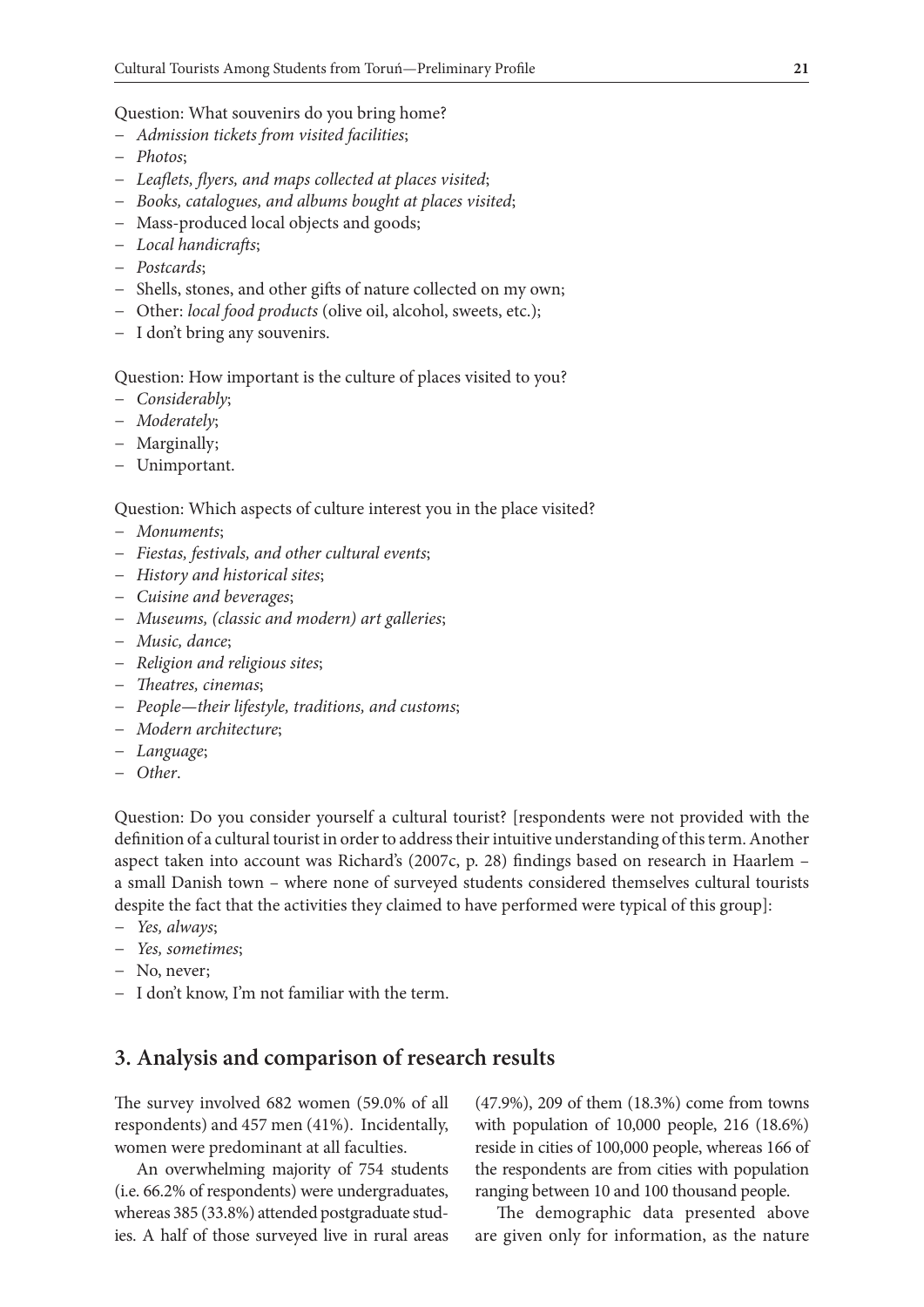of the research in Toruń, which involved random sampling of students from merely three deliberately chosen faculties, does not allow for comparison of results with those from Poznań, where respondents were chosen based on strict statistical criteria from all students of this city.

For the purpose of measuring their tourism activity, the surveyed were asked a question regarding the number of countries they had visited (Fig. 1). Slightly more than half of them (50.4%) claimed to have visited 1–3 countries, one quarter (25.2%) had been to 4-8 countries. The third most numerous response (15.9%) was 9–13 countries. As for the rest of students who took part in the study, 18 of them (which stands for 3.5% of all survey participants) admitted to never having been abroad, and only 59 respondents (5.2%) had visited more than 13 countries.

Tourism activity of students from Poznań was higher: 42.1% of them visited 4–8 countries, and 33.1% claimed to have been to 1–3 countries (Buczkowska, 2014).

Respondents from Toruń travel mostly to do sightseeing and explore new places (as 37.1% of them declared). A very similar percentage noted among the surveyed (35.9%) chose sightseeing always combined with leisure. Three quarters of those answering consider sightseeing essential in their travel. Overall, 21.6% prefer "leisure activities sometimes combined with sightseeing". 3.8% of respondents pointed to "active leisure" as their main goal (e.g. sports). Only 1.6% claimed to travel mainly for "passive leisure". The percentage of answers to this question is displayed in Fig. 2 and broken down by Nicolaus Copernicus University faculties. It tran-



Figure 1. Number of countries visited by respondents from Toruń (Source: Authors' own study)

spires that sightseeing always combined with leisure prevails in two of the three faculties.

As far as Buczkowska's (2014) research is concerned, "active sightseeing and learning about visited places" was chosen by 22.9% of the respondents, and "sightseeing always combined with leisure" stood for 32.3% of the answers. Such results indicate that sightseeing is a priority for more than half of students from Poznań.

The surveyed most frequently travel (Fig. 3) with friends (48.3%). 43.5% of the respondents choose the company of their family. Slightly fewer of them go on a trip with their partner. However, there are substantial differences among the faculties in this matter. Faculty of Education students travel with their partners almost two-fold less often than the students from the other faculties, yet the respondents from the Faculty of Biology and Environmental Protection are two-fold less keen on travelling



**Figure 2.** Travelling preferences of respondents from Toruń (Source: Authors' own study)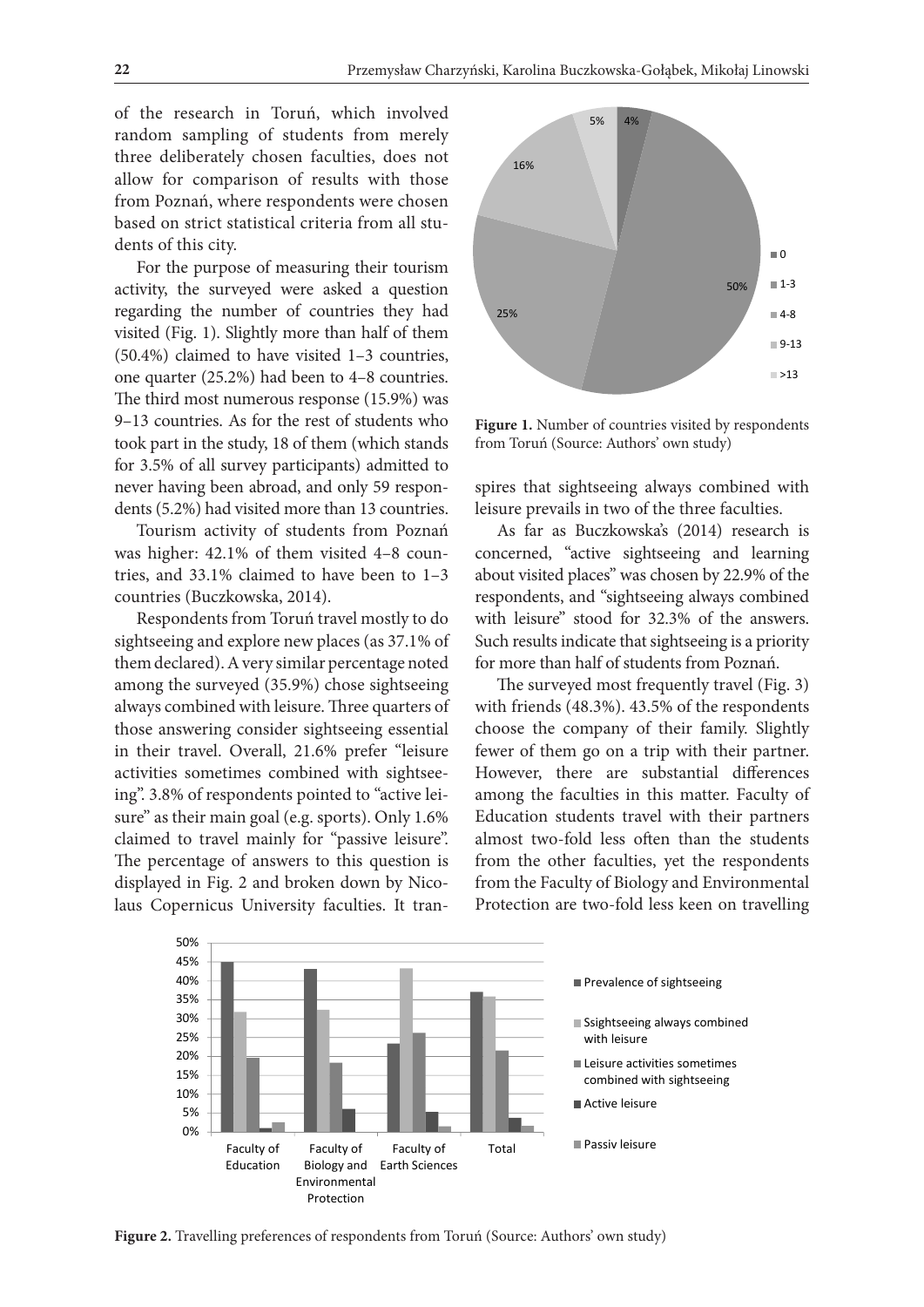

**Figure 3.** Travelling companions of respondents from Toruń (Source: Authors' own study)

with their family. The Faculty of Education students differed from the others by choosing this answer four times less frequently.

The results achieved in this study correspond with those from Poznań Academia, the students of which also prefer travelling with close friends (51.2%), family (43.3%), or their life partners (42.7%) (Buczkowska, 2014).

Poland is the most popular destination for 66.7% of the respondents (Fig. 4). Almost one third of the surveyed (30.5%) are more likely to travel to Europe, and only 3.1% visit non-European countries. Comparison of the results across the selected faculties indicates that the students of the Faculty of Education prefer inbound trips, and only 20% of them travel abroad. Students at the Faculty of Earth Sciences, on the other hand, leave their country twice as often (41%). Such difference in preferences may arise from the specificity of the fields they study within their respective faculties. In the case of Poznań (Buczkowska, 2014), travelling around Poland was also the most popular answer, while European countries ranked second. Nevertheless, the study results from Poznań and Toruń should not be juxtaposed, since in the case of the former students were allowed to choose up to two answers, whereas students in Toruń were asked to select only one.

When preparing for a journey, 67% of the surveyed rely on information available online (Fig. 5). The second most prevalent answer (30%) regarded consulting people who have already been to the chosen destination. Surprisingly, students of Education and related courses are the ones using maps most often (28%). Students of Geography, Tourism and related courses did not indicate this source as



**Figure 4.** The most popular destinations among students from Toruń (Source: Authors' own study)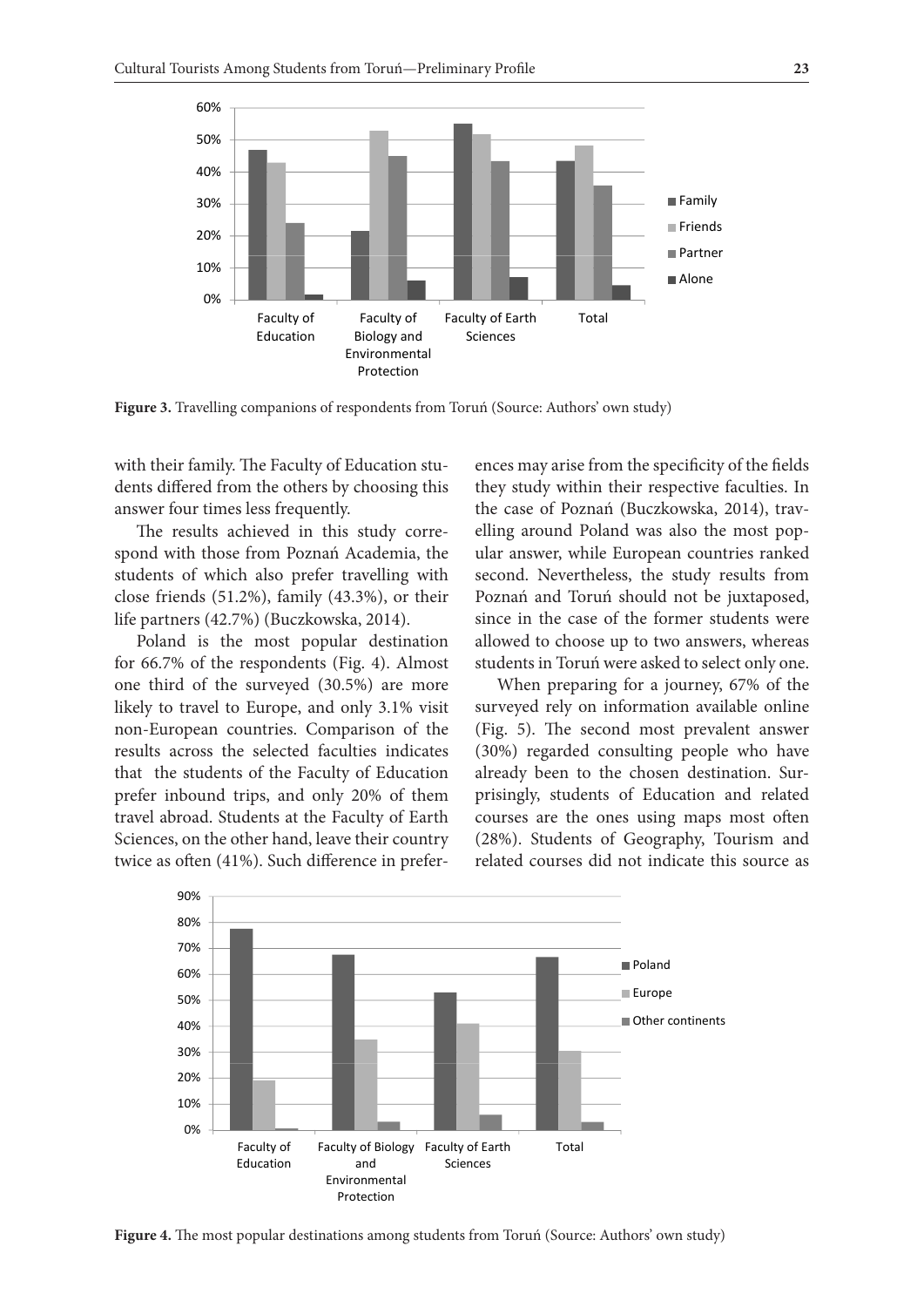frequently (18%). Instead, they prefer guidebooks (23.5%), while the students from the Faculty of Education chose this medium threefold less often (8.5%).

As for Poznań, a great majority of respondents (73.4%) favoured the Internet, indicating it as the main source of information before travel (Buczkowska, 2014).



**Figure 5.** Sources of information before travel—students from Toruń (Source: Authors' own study)

Another question in the survey referred to food preferences during the journey. The purpose was to determine whether the students are interested in local cuisine, which is rightfully regarded as an element of culture. As many as 60% of the surveyed stated that they gladly try regional dishes served at local venues. On the other hand, 30% of the respondents opt to prepare their meals on their own when travelling. Fast-food proved to be a fairly popular option and was selected by 19.4% of the respondents. As far as students from Poznań are concerned, more than half of them (56.6%) chose regional dishes from local venues as well. Moreover, when compared to Toruń, almost as many students from Poznań cook their own meals (29%), although fast-food seems to be more popular among them: 26.4% of all answers (Buczkowska, 2014).

One of the subsequent questions concerned main extra expenses borne by the respondents (Fig. 6). The most frequent answer to this question was "admission fees" (58%), gifts for family and friends ranked second (43%), and 30% of the respondents admitted to spending their money on souvenirs for themselves. A small

proportion of the surveyed (11%) allocate their money to cultural events, such as theatrical plays, exhibitions and concerts.

Incidentally, the study in Poznań (Buczkowska, 2014) provided similar results – 64.5% of the respondents buy admission tickets, and 46% purchase gifts for their loved ones and friends. Moreover, 42.6% of those answering spend their money on parties, making it the third most popular answer. This stands in contrast with the results obtained in Toruń, as only 17% of the respondents included parties in their additional expenses.

Another aspect appearing in the survey involved souvenirs (Fig. 7). Photographs ranked first among the surveyed (70%), while admission tickets from visited places were the second most popular answer (36%). Almost one third of the respondents (30%) bring self-collected gifts of nature (e.g. shells, stones). The least frequently picked answers involved books and catalogues (3.5%), and no souvenirs at all (2.2%).

As for Poznań (Buczkowska, 2014), the most prevalent keepsake among the students was photographs (90%). Other than that, they also bring home shells, stones, and other gifts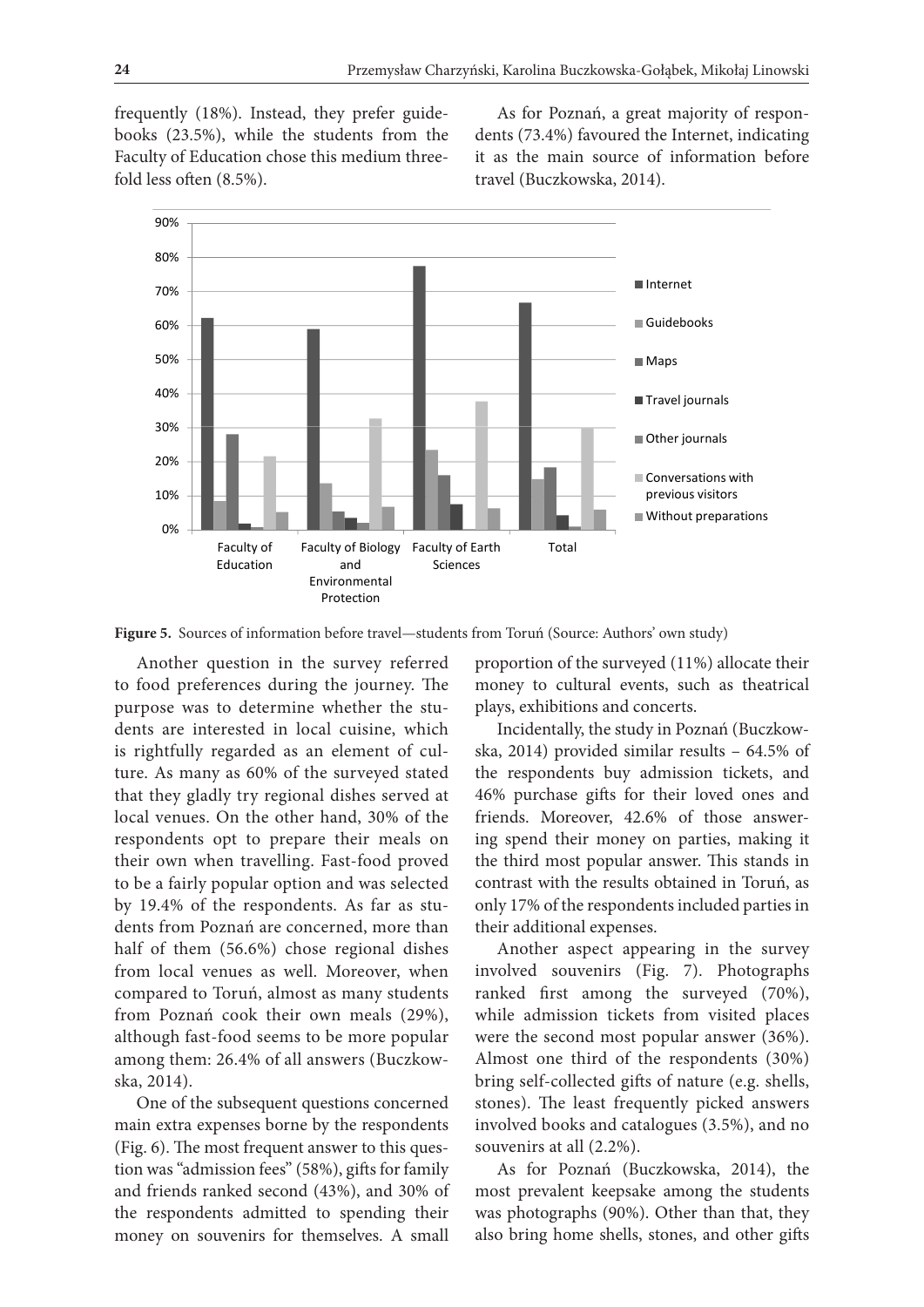

Figure 6. Travel expenses of respondents from Toruń (Source: Authors' own study)

of nature collected by themselves (35.2%), as well as admission tickets from visited places (29.4%).

Almost half of those surveyed declared a moderate level of interest in the culture of places they visit. However, 40% of them indicated that culture is of great importance to them (Fig. 8). Low and nil level of interest was

voiced by respectively 10% and 1% of respondents. The answers provided by students from their respective faculties are visibly different from one another. The students of the Faculty of Biology and Environmental Protection seem to be the most curious in terms of other cultures, while Faculty of Education students exhibit the least interest in this matter.



**Figure 7.** Travel souvenirs for respondents from Toruń (Source: Authors' own study)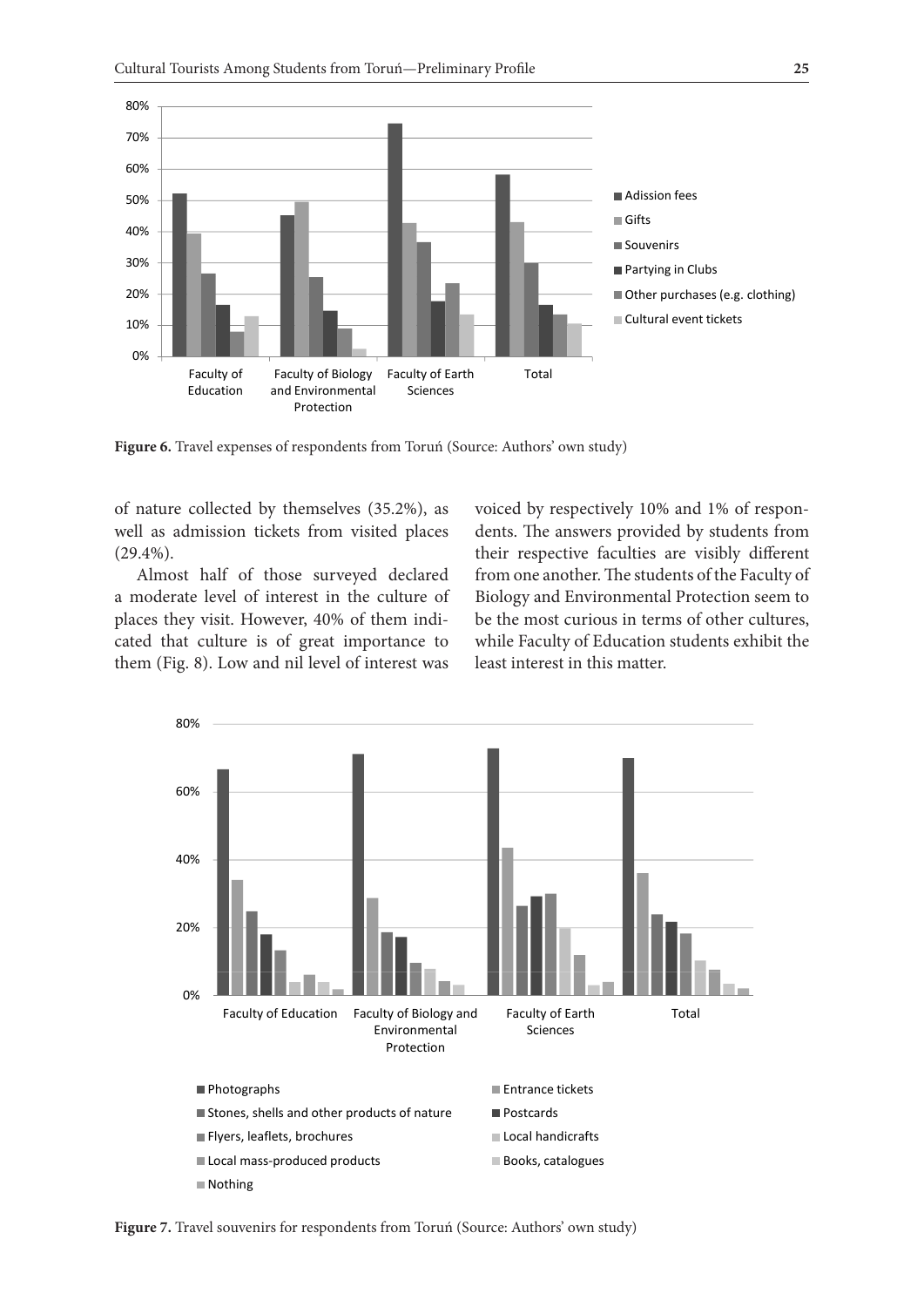

**Figure 8.** The degree of interest in the culture of places visited by respondents from Toruń (Source: Authors' own study)

In Poznań 50% of those answering found culture moderately interesting, and 39% were interested in it to a larger extent (Buczkowska, 2014).

Ipsos Raport (Global@dvisor) of 2011, entitled *Global Citizens in 24 Countries Choose Their Primary Pleasure Trip/Vacation Type,* (2011) reveals that more than half of those surveyed (57%) from various countries show interest in learning about other cultures during their holidays or journeys. However, regardless of their enthusiasm, 35% prefer "leisure and sightseeing in part", 17% are keen on immersing themselves in culture, and only 5% favour "cosmopolitan experiences". According to Richards (2007), young people demonstrate considerable interest in cultural tourism, as nearly 40% of cultural tourists are in their twenties. Barbier (2005) carried out research regarding cultural tourism among French tourists. Fewer than half of them were keen on sightseeing and learning about local culture in their travels. Among them one could find not only "culture enthusiasts,"



**Figure 9.** Most interesting aspects of culture from the perspective of respondents (Source: Authors' own study)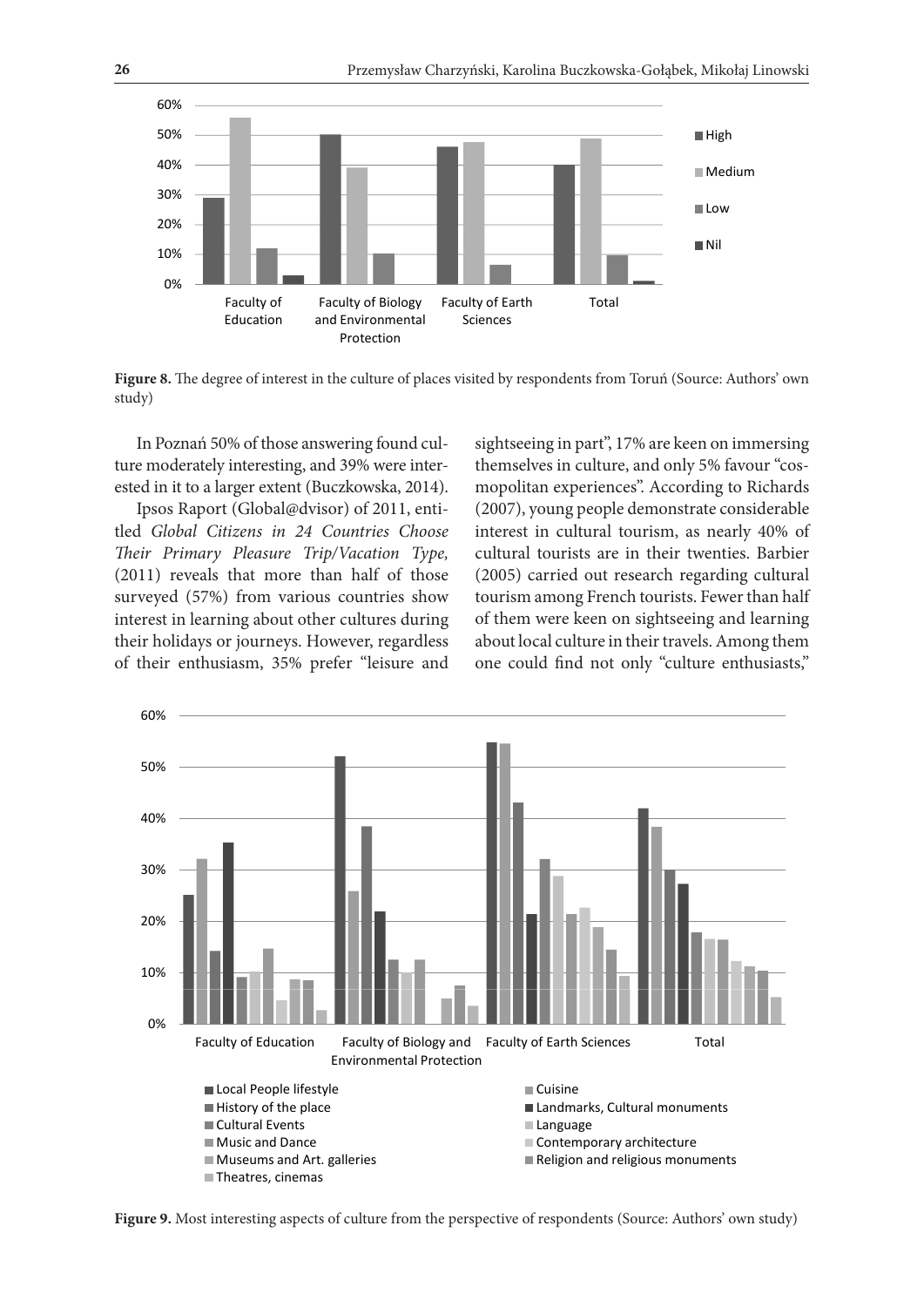who are considered cultural tourists in the full sense (although they amount to approx. 5–7% of all tourists), but also regular tourists, who combine sightseeing with leisure (15–17.5% do it regularly, 25–30% – occasionally), and who constitute 42.5–45% of all tourists. More than half of respondents from France showed no interest in learning about local cultures at all.

Respondents in our research were also asked which aspects of culture they were interested in (Fig. 9). 42% of those answering admitted that lifestyle, traditions, and customs of locals are in their field of interest. Slightly fewer of them (38%) perceive local cuisine as an essential aspect of culture. One third of respondents (30%) are interested in the history of visited places. Monuments are interesting for 27% of the surveyed students. What is more, when comparing the answers of students from the three faculties, it is visible that the level of interest of Faculty of Earth Sciences students

was substantially higher in most distinguished categories (apart from cultural monuments).

As far as students from Poznań are concerned, they mostly picked monuments (69%) as their answer. Then, subsequently, traditions (59%), cuisine (48%), and history (40%) (Buczkowska, 2014).

Finally, the last question in the survey concerned the definition of cultural tourist and whether the respondents consider themselves one or not (Fig. 10) A vast majority of respondents (52%) answered "Yes, sometimes," which is very similar to what the students from Poznań (Buczkowska, 2014) thought themselves – 56% made the same choice. As for Toruń, again, 18.4% of the surveyed always view themselves as cultural tourist.

The results obtained in Poznań were almost identical: 18.6%. Roughly one sixth of the surveyed students from Toruń (17.7%) do not consider themselves cultural tourists at all.



Figure 10. Do you think you are a cultural tourist? (Source: Authors' own study)

### **4. Conclusions**

A young cultural tourist from Toruń – as the research has indicated – is a person who chooses Poland over Europe as their destination, and visits non-European countries on a rare occasion. He/she has visited only a few countries so far, and concentrates predominantly on sightseeing, which is sometimes combined with leisure. The tourist is typically accompanied by family and friends. When preparing to travel, he/she seeks information on the internet or consults people who have already visited the destination. The food he/she eats away from home comprises regional dishes served at local venues. Additional costs during the trip are usually related to buying admission tickets to tourist facilities, gifts for family or friends, as well as souvenirs. Mementos mainly involve photographs, admission tickets, and gifts of nature, i.e. shells, stones. A young tourists appears to be interested mostly in people he